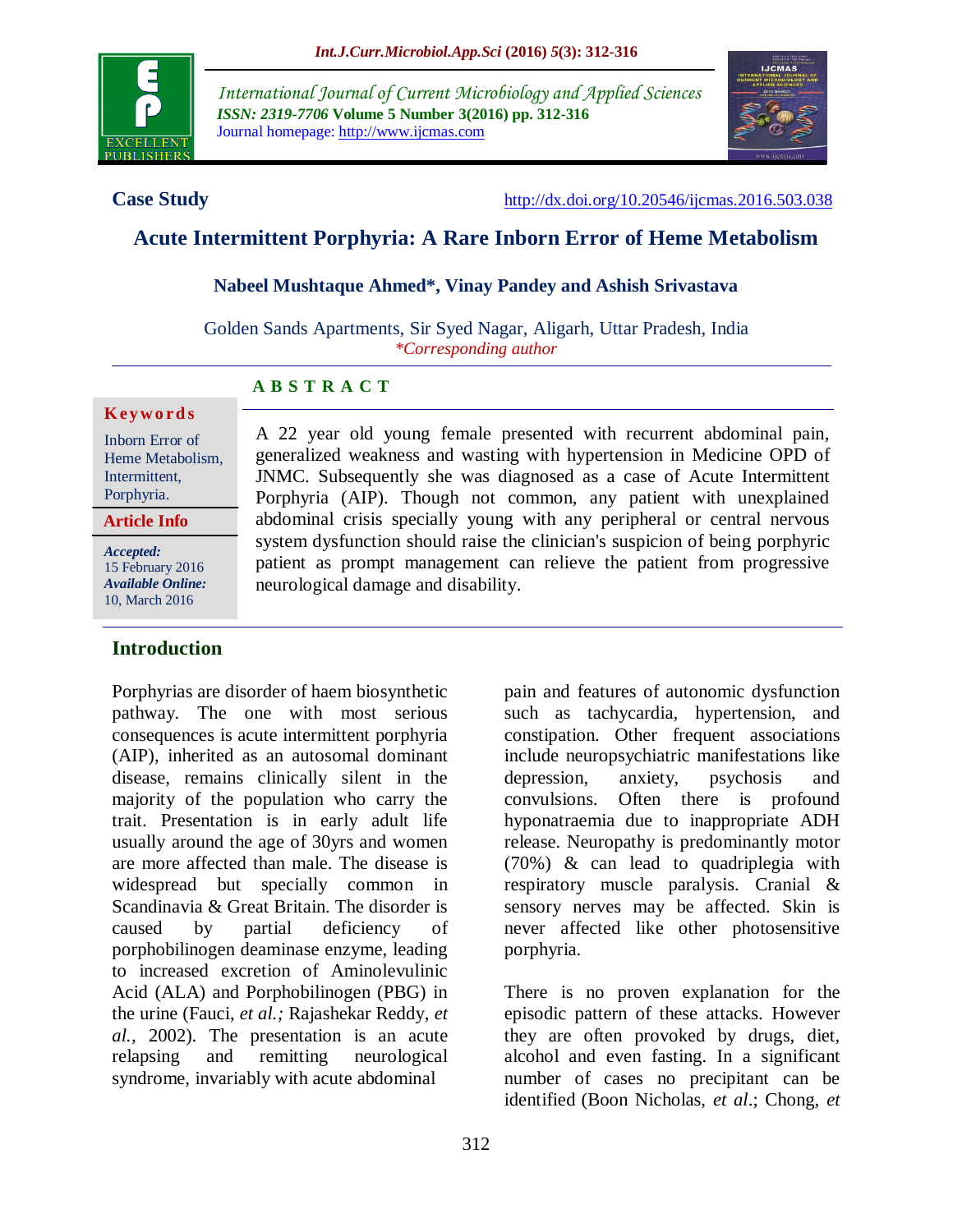*al*., 1978). The diagnosis can be confirmed by demonstrating an increased amount of PBG in the urine during an attack. Freshly voided urine is of normal colour but it may turn dark upon standing in light and air. All family members should be screened to detect latent cases (Kumar Parveen and Clark Michael; Fauci, *et al*.,). Treatment with a high carbohydrate diet diminishes the number of attack in some patients. Acute attacks may be life threatening and require prompt diagnosis and withdrawal of the inciting agent and treatment with narcotic analgesic and intravenous high conc. glucose and haem arginate which inhibits ALA synthase activity and thus reduce ALA and PBG level. The intravenous dose of haem is up to 4 mg/kg twice daily for four days keeping in mind the adverse consequences especially phlebitis & coagulopathy. Recovery from severe motor neuropathy may require long time even years. Liver transplantation is an option for patients with disease poorly controlled by medical therapy (Fauci, *et al*.; Boon Nicholas, *et al*.,).

# **Case Report**

A 22 year old female, hailing from Hathras, was admitted in Medicine ward JNMC with the complaints of episodic attacks of severe abdominal pain for the last 3 years, associated with generalized weakness, wasting and walking difficulties for the same duration. Patient elaborated that pain was diffuse, not associated with fever or vomiting but aggravated by fasting and unrelieved by antacids. She had no preceding NSAID intake history, or any history of previous jaundice, diabetes or hypertension. She admitted for several times during relapse of pain but the diagnosis was inconclusive though she improved after symptomatic treatment. There was no history of trauma, sexual exposure, contact with chemicals or alcohol abuse. She had no

bladder or bowel difficulty except constipation during attack. Her appetite was good and she was not suffering from any respiratory or cardiac disease. No family member was suffering from such illness. On examination, patient was found conscious ill looking, malnourished, mourning with pain, dehydrated, non anaemic & non icteric. No cyanosis, clubbing or pigmentation was found. Her temperature was 99F, RR 16/minute, no enlarged lymph nodes found. Thyroid gland was normal, Pulse 140/m, regular & BP 170/100 mmHg in supine position and 140/90 mmHg in standing position. Bedside urine colour was normal on fresh sample but later on it became redtea colour.

Abdominal examination showed diffuse tenderness on deep palpation but no hepatosplenomegaly, ascites or visible veins was found. Hernial orifices were intact. Genitourinary system examination revealed no abnormality. On neurological examination higher cerebral function was found normal, no cranial nerve palsy was seen. Wasting of muscles of both upper and lower limbs was present with hypotonia. Muscle power diminished in both limbs (3/5) in all groups. Superficial reflexes were present but deep reflexes were diminished in both upper and lower limbs, more marked distally, Plantar reflexes were flexor, gait was high stepping, no tremor or involuntary movement was present. No sensory abnormality was detected; vibration and joint position sense were normal, Romberg's sign was negative. No peripheral nerve thickening or no sign of meningeal irritation found.

# **Laboratory Profile**

Hb% II gm|dL,ESR 15 mm in 1st hr. TLC 8.5×10^/L. Platelet 220×10^9/L,Urine R/E: Sugar-Nil. Albumin-Nil, Pus cells - 0- 2|HPF, RBC Nil RBS: 85 mg/dl, Peripheral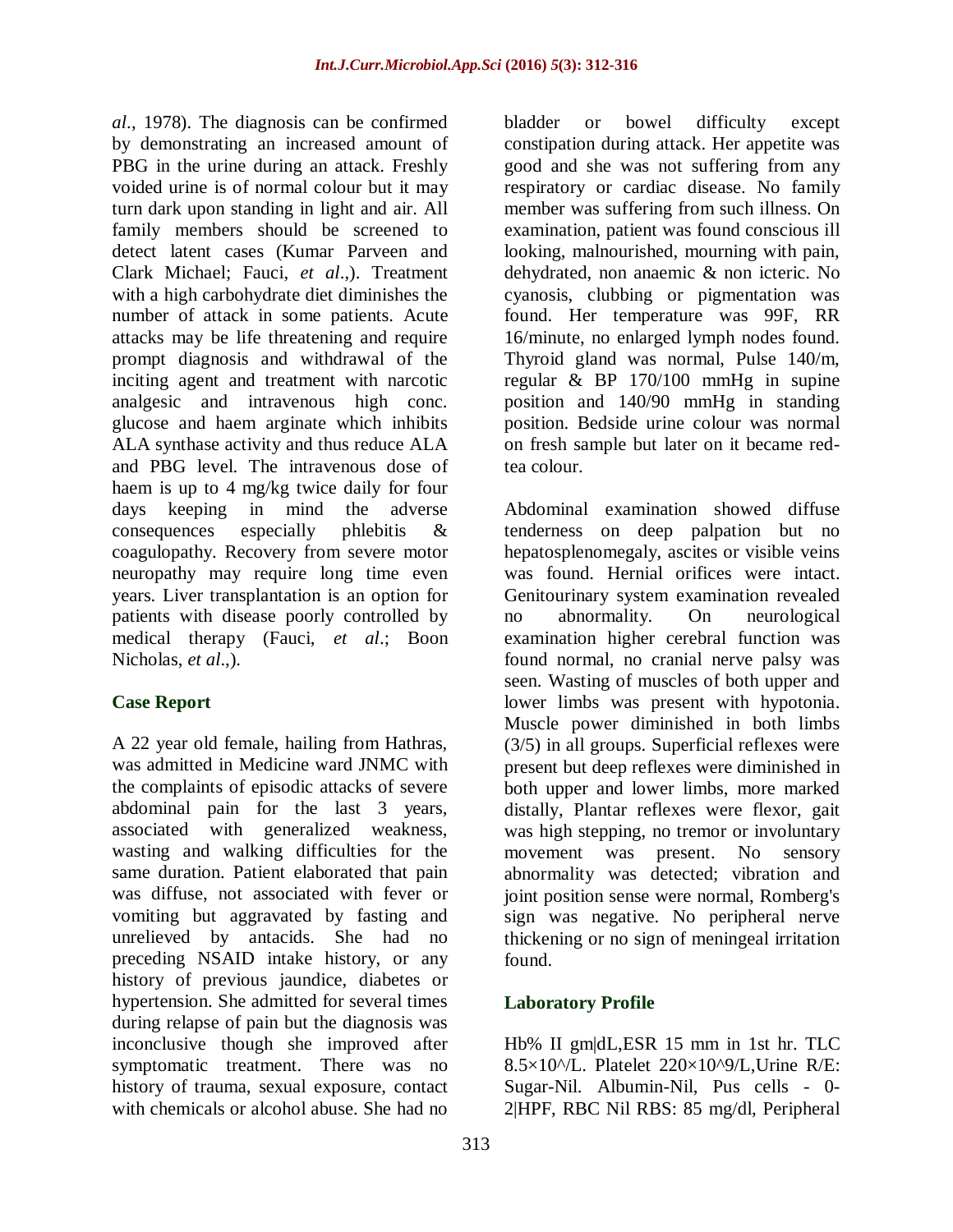blood film: Eosinophilia. Serum Na+ 128 mmo1/L, creatinine 0.7mg/dl Bilirubin 0.3 Mg/L, HBsAg negative.SGPT 89 UL, Serum amylase 79 U/L. TSH:2.51 mU/L, VDRL: Non reactive

X ray chest P/A Clear, ECG showed Sinus Tachycardia. Plain X-ray Abdomen A/P normal,USG Whole Abdomen,Endoscopy of upper GIT and Echocardiography all were normal. Slit skin smear from ear & forehead: negative for mycobacterium leprae. NCV: Motor polyneuropathy.

## **Urine for Porphobilinogen: PBG Positive**

Thus the diagnosis was established as a case of an acute intermittent porphyria. The

Patient had a stormy course in hospital with recurrent severe colicky abdominal pain which was controlled by intravenous opioid analgesics. Dehydration and hyponatremia were corrected by 5% Dextrose Saline infusion. There was labile hypertension and tachycardia which was controlled by propranolol. 25% glucose infusion & plenty oral glucose rich fluid intake helped in subsiding episodes of severe pain. The patient was discharged after a period of 20 days hospital stay. She was given a chart of harmful drugs that may precipitate the condition. During discharge her condition was stable, neurological deficit was significantly improved and hypertension was controlled. Her family members were advised to screen for urine porphobilinogen.

# **Figure.1** There is Sample of Freshly Voided Urine of Normal Colour (Left Side) and Dark Reddish Urine (Right Side) After Exposure to Sunlight



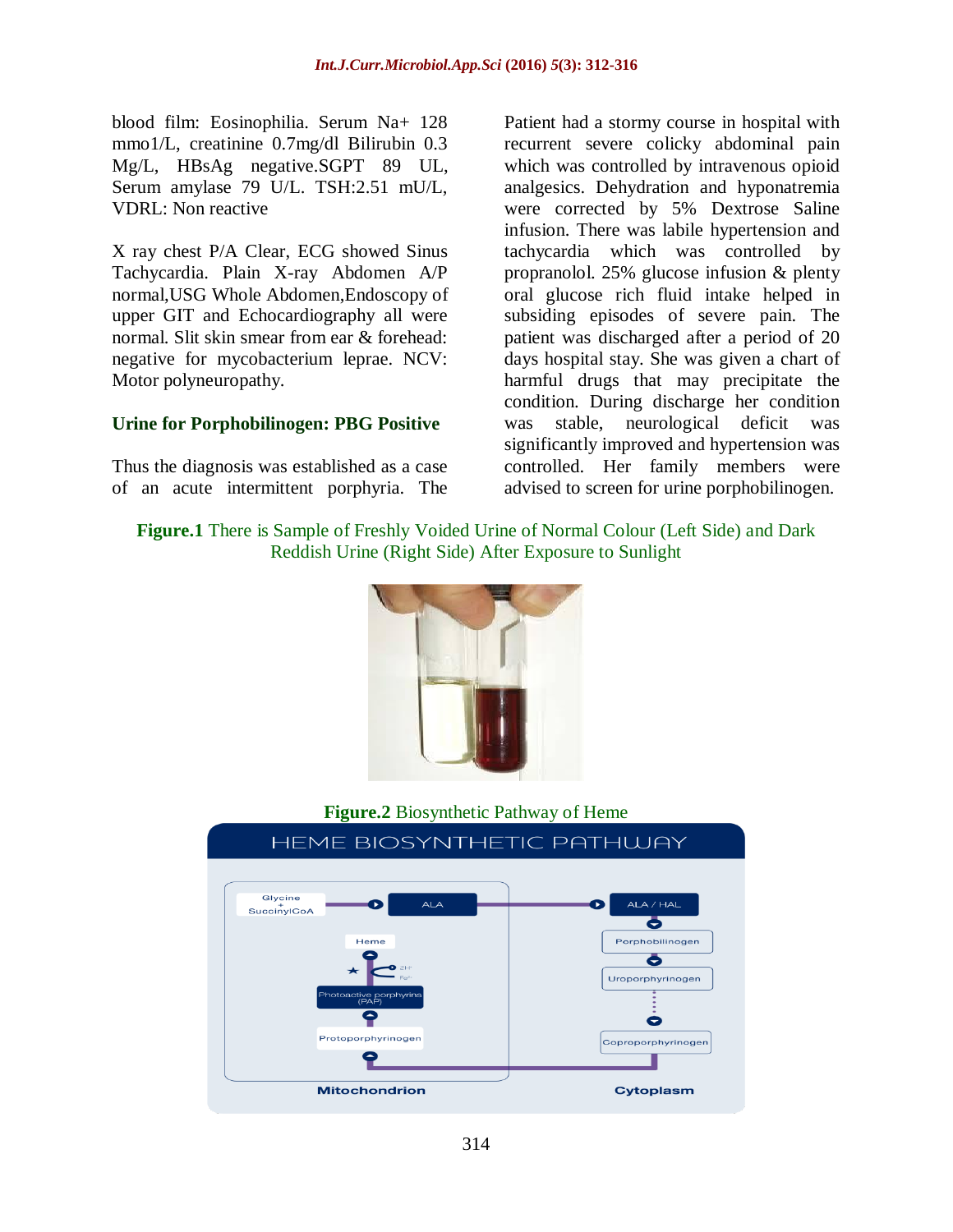An acute attack of AIP varies considerably in its clinical presentation and patients may be referred to an internist, surgeon, neurologist, psychiatrist or gynaecologist. A high level of clinical suspicion is necessary in order not to miss the diagnosis which is based on relatively simple laboratory examination for porphobilinogen. An increased urinary excretion of porphobilinogen in the absence of lead poisoning points towards a diagnosis of acute intermittent porphyria. Our patients did not have any history of contact with lead substances. Moreover no clinical feature of lead poisoning like bluish discoloration of gums due to lead sulfide deposition (burton's line) or Basophilic stippling in red blood cells was absent<sup>4,5</sup>. A brief review of the haeme biosynthetic pathway is outlined in order to explain the fundamental defect in AIP.

ALA synthetase is the first and also the rate limiting enzyme in the pathway. In AIP there is reduction in the enzyme PBG deaminase, resulting in diminished haem synthesis causes induction of the rate limiting enzyme ALA synthetase via a biofeedback mechanism and thus results in high level porphobilinogen(PBG) in the blood and urine. PBG is generally so strikingly increased during an attack of AIP, quantitative event on spot sample rather than a 24 hour collection of urine is highly informative. During collection of urine a dark plastic jug should be used to protect the sample from light as porphyrin are fluorescent substances which on exposure to light and air oxidize and turn intensely reddish. During shipping it is stored in a refrigerator or in an ice chest (Fauci, *et al.;* Chong, *et al*., 1978). The diagnosis of AIP is always an important item of medical information even when there is no symptom. It may influence the choice of drugs to treat other medical conditions, surgery and

anesthesia. Some drugs are potentially dangerous like sulphonamide, Tranquilizers and sedative, Griseofulvin, Carbamazepine, Phenytoin, Valproate, OCP, Alcohol, Rifampicin, Tetracycline, Diclofenac. Acute attacks require a prompt diagnosis, withdrawal of the inciting agent, and treatment with narcotic analgesics, intravenous glucose and haematin. Electrolyte imbalances requires careful monitoring and correction. Treatment with a high carbohydrate diet diminishes the number of attack in some patients. A minimum of 300gm/day of carbohydrate should be provided orally or intravenously. Heme products like haeme arginate, is the recommended specific therapy for AIP and should be started as early as possible; the administration of this end- product of the haem biosynthesis pathway improves the underlying biochemical disturbance by reducing porphyrin precursor excretion. Adverse effects commonly seen are phlebitis and coagulopathy. This costly drug is not routinely available in our country. So management strategies for this rare disease should be planned to relieve symptoms, prevent inciting factor, avoiding harmful drugs and taking plenty glucose rich fluids regularly in our perspective (Fauci, *et al*.; Boon Nicholas, *et al*.; Becker and Kramer, 1977.).

## **References**

- Becker, D.M., Kramer, S. 1977. The neurological manifestations of porphyria. *A Rev. Med.,* 56: 411*–* 423.
- Boon Nicholas, Colledge Nicki, Worker Brian, Hunter John. Davidson's Principles and Practice of Medicine. 21st edition, Page 456*–*458.
- Chong, K.F., Bin Omar, A.R., Rajab, S. 1978. Acute Intermittent Porphyria - A case report. *Singapore Med. J.* 19.